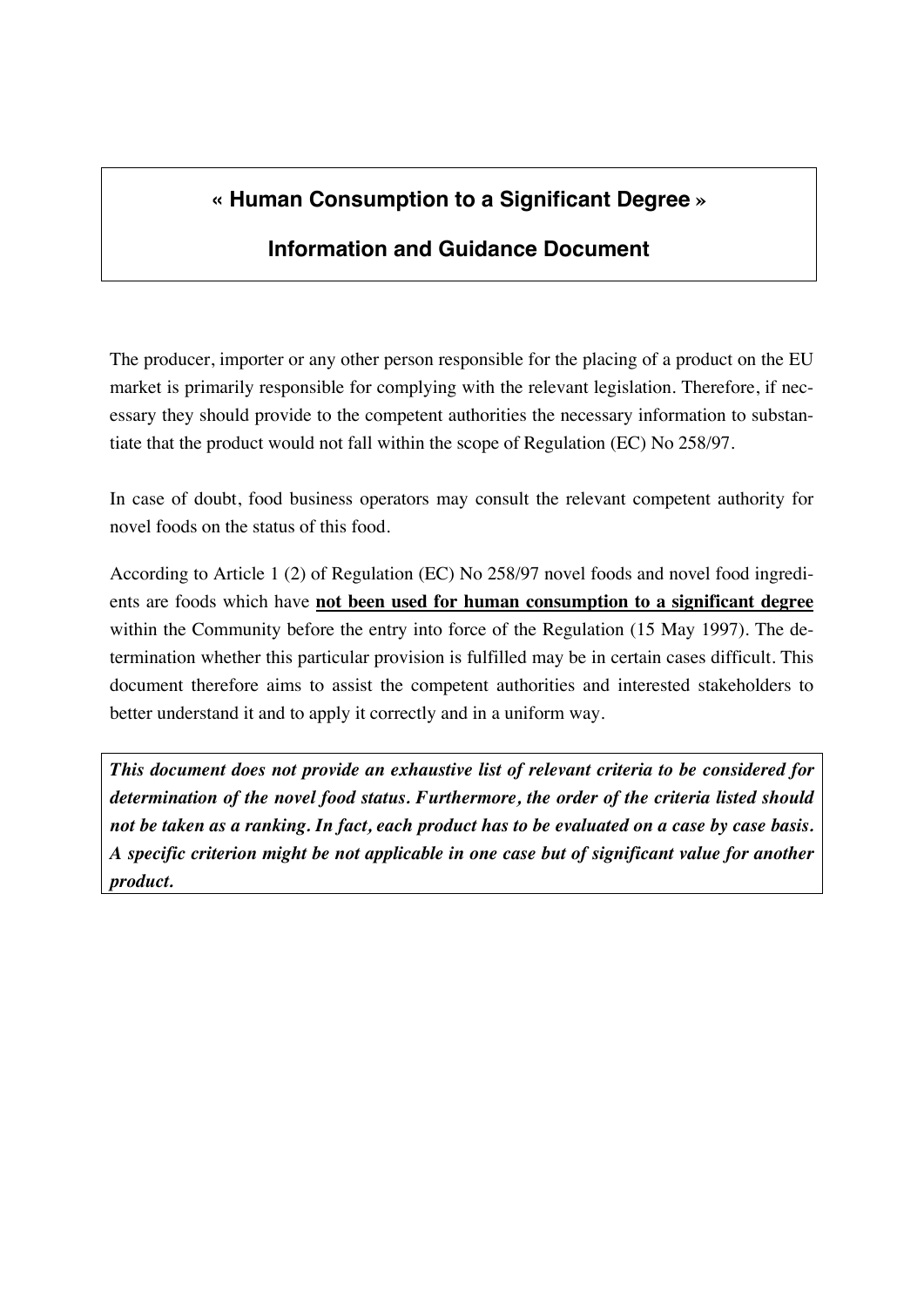### **1. Criteria to be considered when establishing whether a food has been used for human consumption to a significant degree**

#### **1.1 Information**

In addition to general information about the composition of the product, at least the following information is needed in order to ensure that the available documentation about the use of the food prior to 15 May 1997 relates to the product in question.

The enquirer should therefore provide at least the following information for:

organisms (plants, micro-organisms, fungi, algae, animals etc.) and ingredients produced from organisms:

- 1) taxonomic name of the organism (full Latin name with author name), also other names, synonyms etc, where applicable
- 2) specification of which part of the organism the use before 15 May 1997 refers to
- 3) the form and/or concentration of the product (fluid, extract etc.), and
- 4) if ingredient in a food supplement, possible indication of the quantity/amount

chemical substances:

- 5) CAS<sup>1</sup> name according to IUPAC<sup>2</sup>, also other product names (e. g. trade name, common name), where applicable, and specification about purity
- 6) description/specification of production process, and
- 7) if ingredient in a food supplement, possible indication of the quantity/amount.

The main points that have to be taken into account, when considering the novel food status are described below. Whilst there may be occasions when a history of consumption to a significant degree for a product is unequivocal (e.g. by provision of extensive sales data), given the timescales since the entry into force of Regulation (EC) No 258/97, it should be emphasised that as it is as such evidence would now be 12-15 years old this will not always be the case and the "whole picture" needs to be examined. This document therefore also details possible alternative sources of information which could be used to determine "consumption to a significant degree".

<sup>&</sup>lt;sup>1</sup> CAS = Chemical Abstracts Service

<sup>&</sup>lt;sup>2</sup> IUPAC = International Union of Pure and Applied Chemistry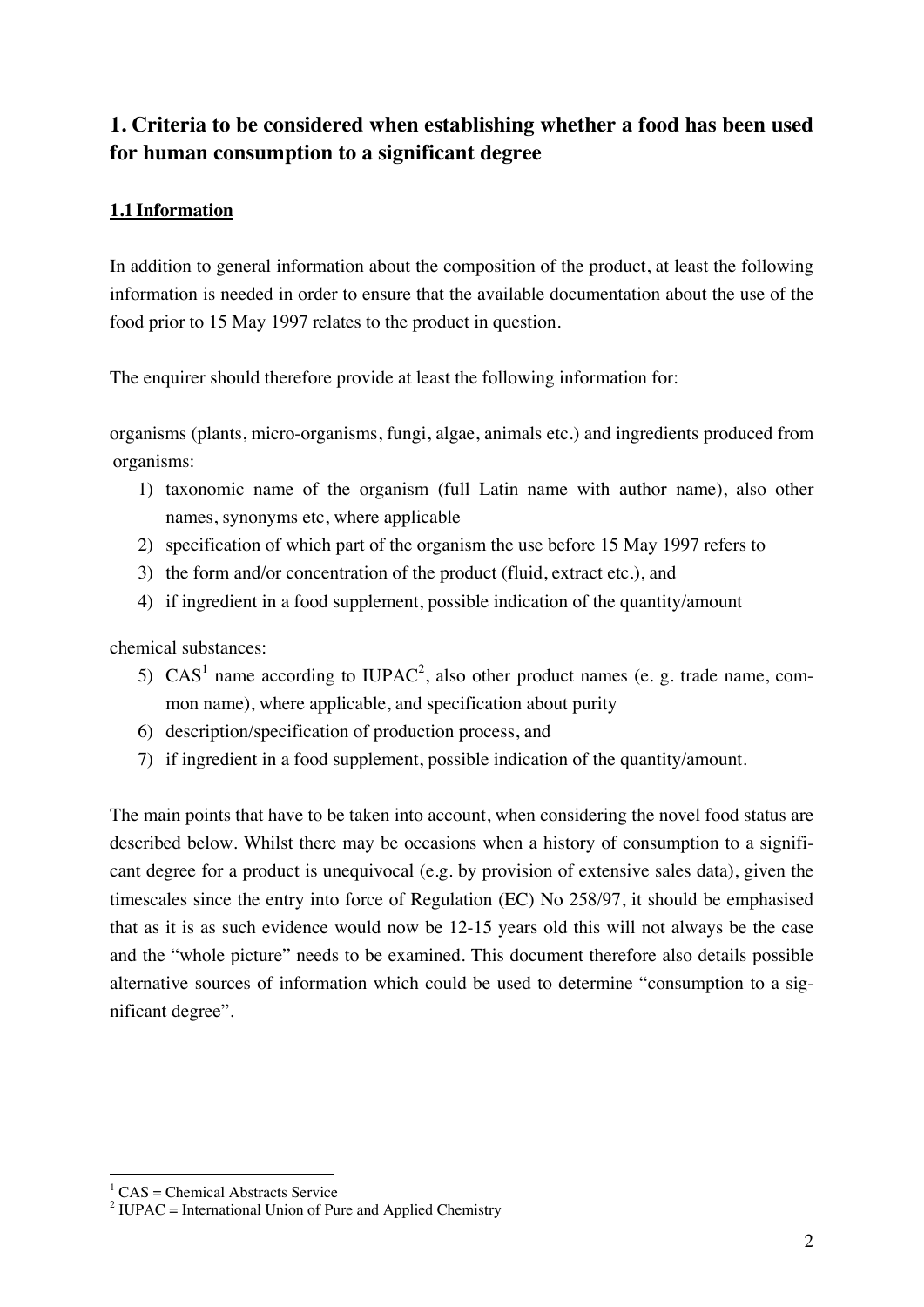#### **1.2 Documentation**

The fact finding process whether a food has already been used for human consumption to a significant degree within the European Union before 15 May 1997 should be based on robust, reliable information and data taken from referenced sources and relate to foods which have been legally on the Community market.

It is recognised that individual pieces of information provided may not, in isolation, reliably indicate that a product was on the market to a significant degree in the EU before 15 May 1997. For example import or distribution lists may not accurately describe the purpose for which the specific product has been sold/imported (food, cosmetics, medicinal products, animal feed…). It is therefore reasonable that all available data and information should be taken into account in establishing whether the food in question falls within the scope of Regulation (EC) No 258/97. These could include for example, invoices, recipes, cookbooks, catalogues etc.

Relevant national and Community legislation also needs to be taken into account to determine whether a food would fall under the scope of Regulation (EC) No 258/97. For instance, certain fruit may be used for the production of fruit nectar is listed in Annex IV of Council Directive 2001/112/EC of 20 December 2001 relating to fruit juices and certain similar products intended for human consumption (and were already listed in the previous Directive 93/77/EWG). In such cases, Regulation (EC) No 258/97 would not be applicable, unless the food/food ingredient in question does not correspond to the form or type of food/food ingredient covered by the legislation in question (e. g. a new extract from a fruit).

#### **1.3 Geographical aspects**

Foodstuffs commonly used and known in different EU Member States and in specific regions of some Member States, vary greatly.

Therefore the first step is to provide information whether a specific food was used for human consumption to a significant degree before 15 May 1997 widely and commonly within an EU country or whether the use as food was only on local or regional scale.

However, food use on local or regional scale does not necessarily mean that such a food requires authorisation under Regulation (EC) No 258/97. The respective Member State's authorities have to see in each case whether such local use could be considered as "significant degree" or not. The authorities will take into account criteria as, whether operators were con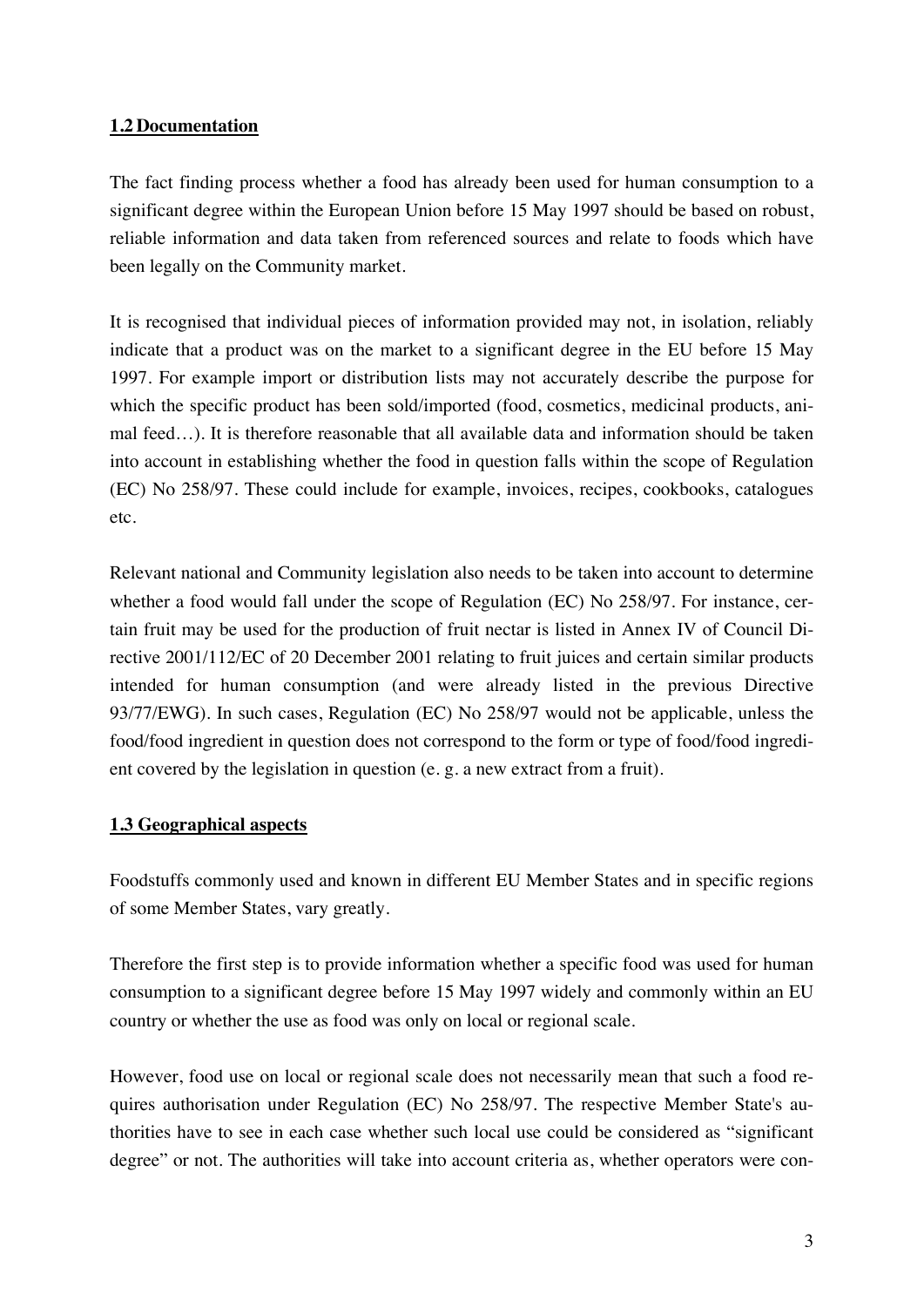tinuously on the market, whether the use of the food is linked to local or regional traditions etc.

An established history of food use to a significant degree in at least one EU Member State is sufficient to exclude the food from the scope of Regulation (EC) No 258/97.

The deadline 15 May 1997 is applicable to all Member States, irrespective from the date of accession to the EU.

A use of a food in third countries only is not acceptable to demonstrate a history of food use according to Regulation (EC) No 258/97.

#### **1.4 Quantity of use**

Generally, the more a food has been used the easier it should be to demonstrate a significant degree. However, the quantities consumed may vary significantly dependent on the type of food, e. g. spices, herbs or some berries may be used in smaller amounts than bread, cereals or flour. The assessment as to whether a food has been used for human consumption to a significant degree before May 1997 should therefore be based on typical levels of consumption for specific product categories.

In addition to the information about quantities (weight) consumed also the number of units (packages) sold, the availability on the market (only in a very limited number of shops or widely available) and the nature of these "shops" (if they were only home-sales or sales to a limited group of consumers) are sometimes important (see also the section "Availability").

In certain cases, Member States have to determine for a food that was used in apparently small quantities, whether such a food requires authorisation under the Novel Food Regulation.

#### **1.5 Intended purpose**

Regulation (EC) No 258/97 exclusively covers foods and food ingredients. Therefore, only food uses can be taken into account in establishing whether a specific product has been used for human consumption to a significant degree within the Community before 15 May 1997 or not. Furthermore, the demonstrated use should relate to the specific food in question.

Products that have been used for their medicinal effects/as a drug or as cosmetics (for example, traditional restorative remedies, plant based medicinal products, traditional Chinese medicine, toothpaste) do not indicate that this product was used as food. It should be kept in mind that the classification of products as medicinal product or a food may differ across the EU and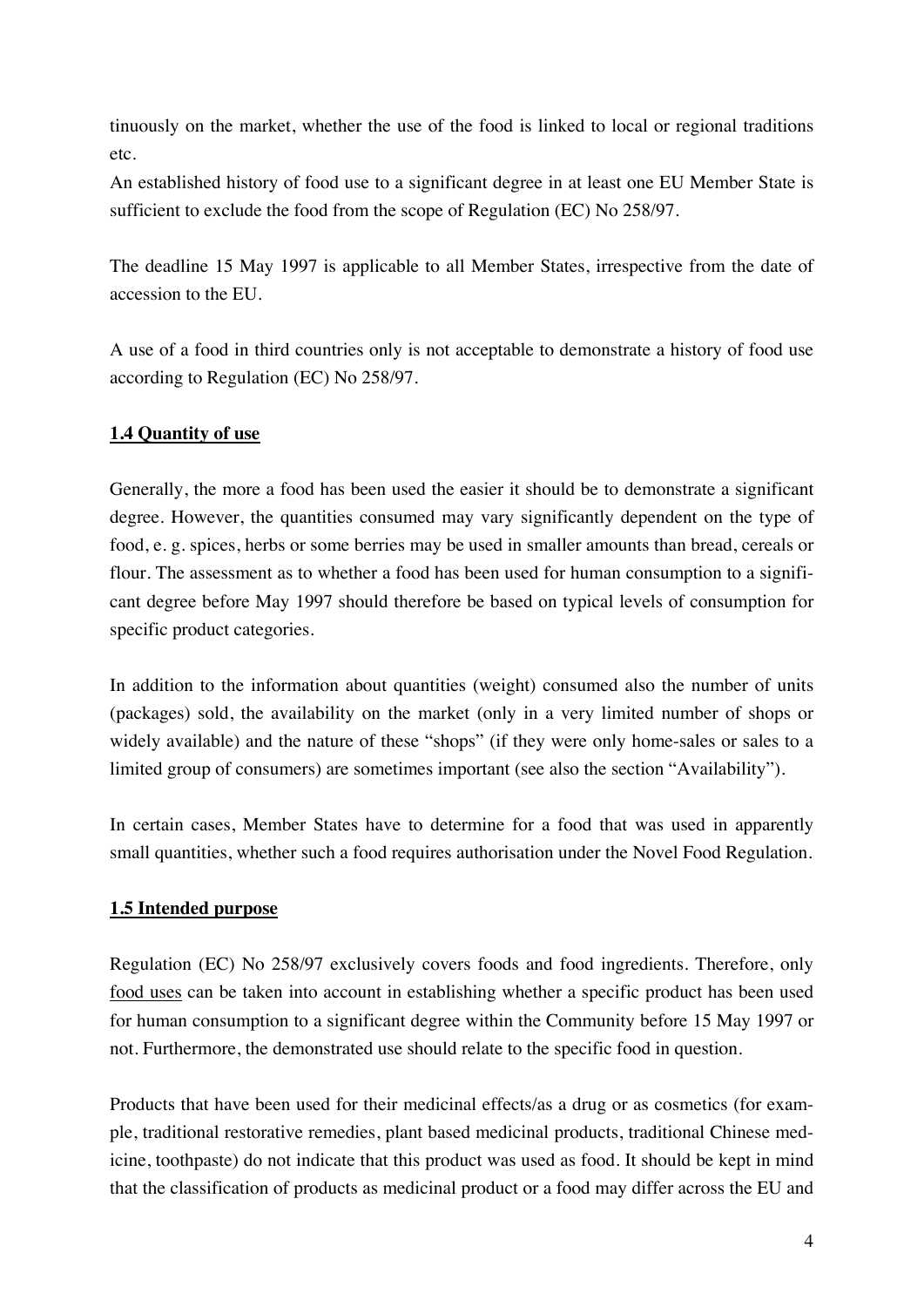independent of the classification under Regulation (EC) No 258/97, a product might be classified as a medicinal product in one or several Member States. Furthermore, the placing on the market of a product might be restricted by other specific national legislation.

When a food has been exclusively used as food belonging to one of the categories mentioned in Article 2.1 of Regulation (EC) No 258/97 (food additives, flavourings, extraction solvents), such a use cannot be taken into account as "food use" in the sense of Regulation (EC) No 258/97.

#### **1.6 Specific population groups/context of use**

The assessment whether a specific food has been used for human consumption to a significant degree before 15 May 1997 should also take into consideration if the product in question is part of a normal diet by the average population or has been used by specific population groups only, or whether it is used in a specific and limited food category only.

The Standing Committee on the Food Chain and Animal Health agreed in its meeting of 14 February 2005, that a use exclusively in food supplements before 15 May 1997 would not be considered as "human consumption to a significant degree" according to Article 1 of Regulation (EC) No 258/97. Therefore, authorisation under Regulation (EC) No 258/97 would be necessary if the food/food ingredient should be used in other foodstuffs than food supplements.

Food used at specific occasions like particular ceremonies, festivities etc., might be significant use in the sense of the Novel Food regulation. However, products on the market only in emergency situations, but not regularly and in a commercially sustainable way, could require an authorisation under the Novel Food Regulation.

#### **1.7 Use of other forms/parts of a food/new technologies**

It is also important to note that the use to a significant degree within the EU before 15 May 1997 of a particular food or food ingredient does not automatically apply if the product in question has been subject to additional processing. If this processing alters the composition of the food, or the food is produced from a new source material or by a new production process (Article 1(2)(f)) then the resultant product could fall under the scope of Regulation (EC) No 258/97.

For example, specific selective extracts of a plant, fungus, algae or microorganism could fall within the scope of Regulation (EC) No 258/97 if they have not been used for human con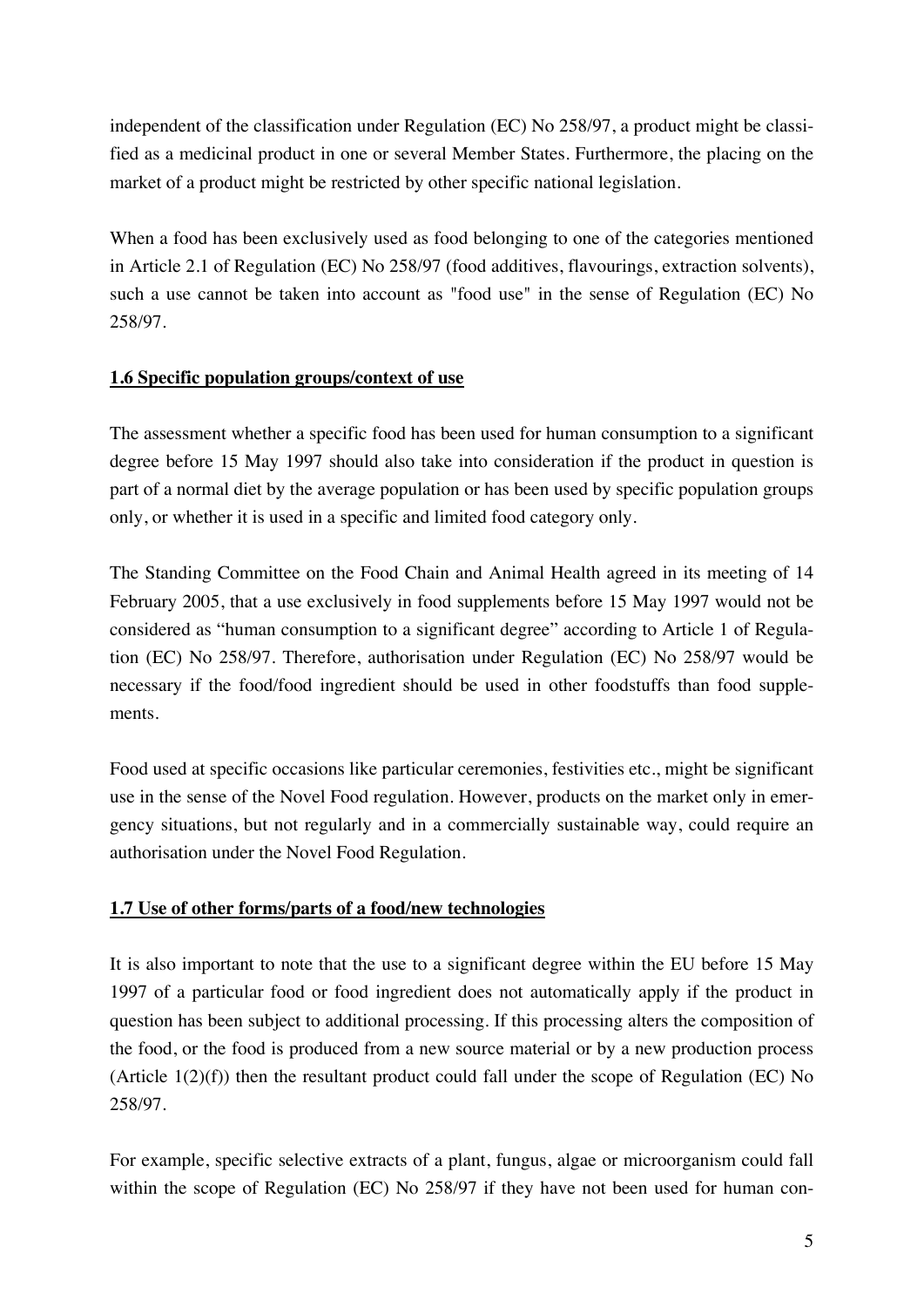sumption as such and this may be the case even if the source material is widely consumed. Consideration should also be given to the type of the extracts. For instance, an aqueous extract might be classified quite differently from an extract obtained by using another solvent. In such cases the safety of the particular product needs to be demonstrated due to a lack of experience with and knowledge about the safe use of such ingredients an authorisation under Regulation (EC) No 258/97 would be required. In this context the following aspects should be considered what are the normal quantities consumed, whether the new purpose would correspond to such quantities or would lead to significantly higher intakes or whether the amounts that are intended to be used would deviate extensively to those normally consumed with common food.

This also applies to other parts of a plant that have so far not been used for human consumption. A specific part of a plant, e.g. a fruit may be an established food, but if the leaves, bark or the rind have not been consumed as food, authorisation under Regulation (EC) No 258/97 would be required.

The use of new technologies in food production might in some cases also lead to a significantly different product with new desirable and/or also undesirable properties. In such cases a safety assessment under Regulation (EC) would be required since knowledge about the safety of the commonly produced product cannot be applied equally to the product produced by a new production process, e. g. food ingredients used in significantly different forms than commonly known, like nano-particles.

Consequently, the conclusion that a specific form or part of a food has been used to a significant degree should not be applied to all other forms/parts of that particular food in general. In fact, applicability of Regulation (EC) No 258/97 should be carefully checked on a case by case basis.

#### **1.8 Availability**

#### **a) Locality**

Another criterion for consideration whether a food has been used to a significant degree is the question how and where the food has been available. Only foods that have legally been placed on the respective Member State's market can be taken into account.

If a product has only limited availability e.g. in pharmacies, health shops or specific restaurants, a significant use could be questionable. However, if a food has been widely available to consumers in common food stores/supermarkets a significant use could normally be assumed.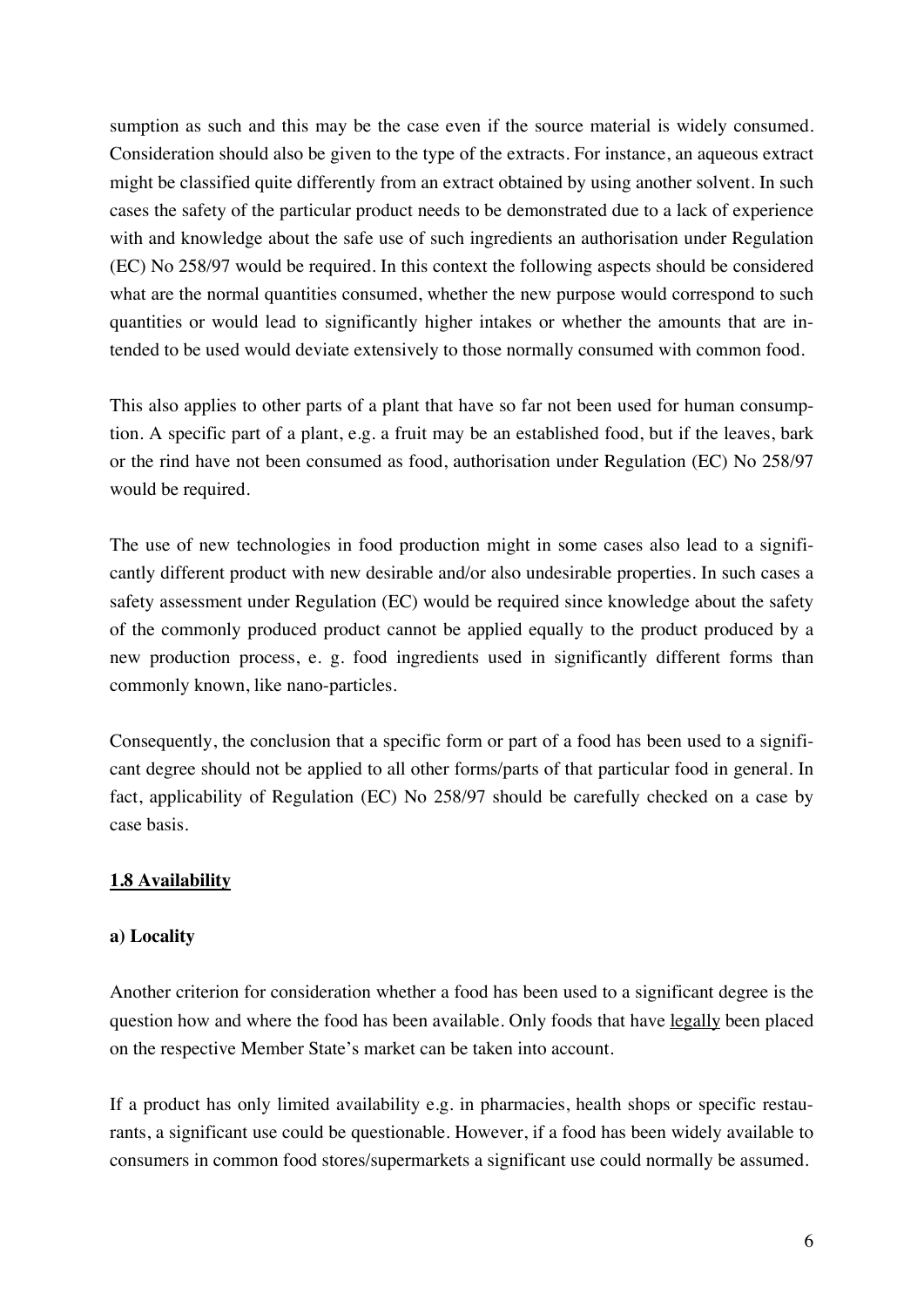In the context of Regulation (EC) No 258/97, foods that have been commercially placed on the market of at least one EU Member State have to be taken into account rather than a use in the private domain only (e. g. mushrooms that have only been used as food by some people, berries that have been picked from the forest by individuals). However, such foods may be on the market in certain geographical areas, e.g. in local farmers markets. Therefore they may be included e.g. in official and qualified Member States documentation for edible mushrooms/berries/herbs, and may be regarded by the Member States authorities as consumed to a significant degree, even if the commercial value is limited.

#### **b) Timeframe**

The availability over the years should also be considered. It is of interest, whether the food has been available regularly e.g. for dozens of years, or only once in a while. For instance, if a product had only been presented once at a trade fair before 15 May 1997, this does not demonstrate significant use. Also foods that were used a long time/many years ago only but not in recent times a history of food use relevant for the Novel Food Regulation has not been established.

#### **2. Decision tree/Questionnaire**

In order to assist interested parties to assess the novel food status of a particular product and, if necessary, to ensure that all relevant information is made available to Competent Authorities the attached decision tree and questionnaire should be followed. The use of the decision tree and questionnaire should also indicate to interested parties when the evidence that they have available is unlikely to be sufficient to demonstrate that the produce has been consumed to a significant degree prior to 15 May 1997.

The decision tree is intended as a guidance and to give an initial indication whether or not a product in question would fall within the scope of Regulation (EC) No 258/97. Due to the diversity of possible novel foods, it may in many cases not be possible to determine whether a certain food was on the market on simple "**yes or no**" answers. Therefore, several sub-criteria need to be considered. In view of this the questionnaire, which requires the provision of more detailed information, will facilitate the answer.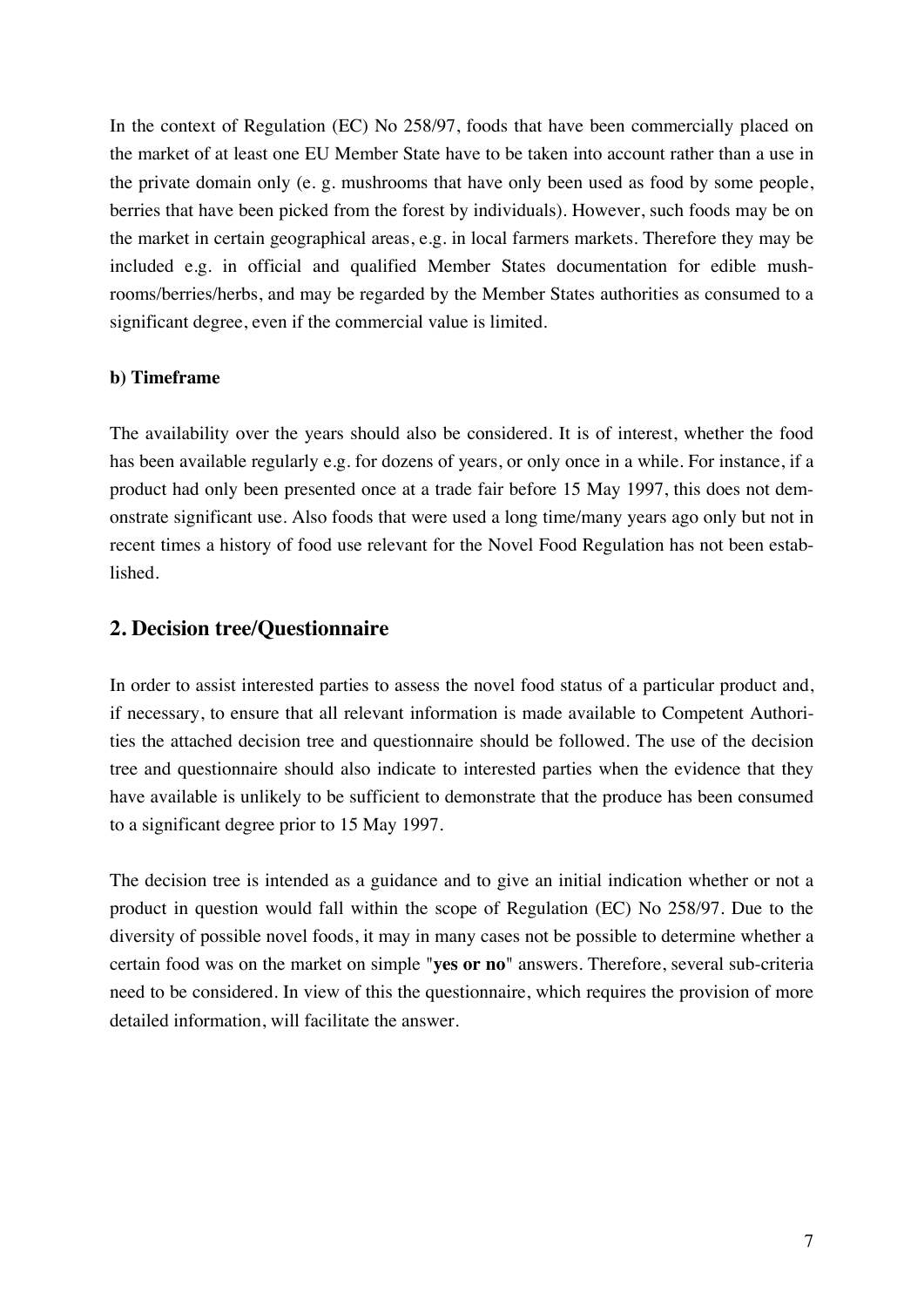

# **2.1 DECISION TREE**

**Depending on the available information, human consumption to a significant degree could be estab-**

**lished or not**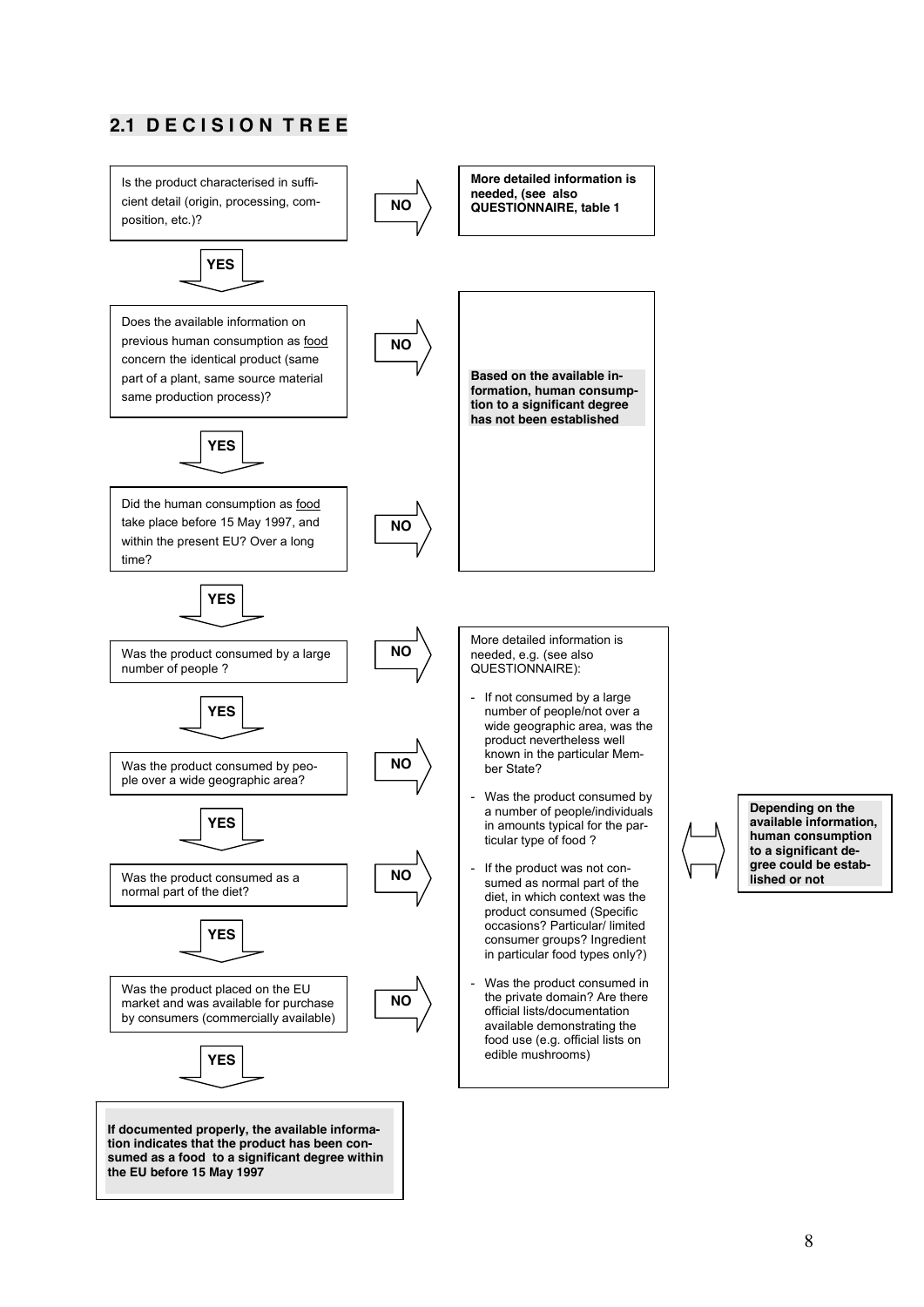### **2.2 Q E S T I O N A I R E**

#### **I. Initial Step:**



#### **II. Main part:**

**How much information is known about the product? Complete following Table(s)** 

#### **Explanatory note:**

- 1. In order to assist interested parties as regards the conclusion on the novel food status of a particular product, it is recommended to fill in the table(s) below, which aim to most adequately describe the foodstuff and, where appropriate, include additional confirmatory information.
- 2. Interested parties should use Table 3 (below) to detail the nature of evidence provided to support evidence of a history of consumption.
- 3. In case of doubt about the novel food status, interested parties may send the information to a relevant Member State's Novel Food Competent Authority for review.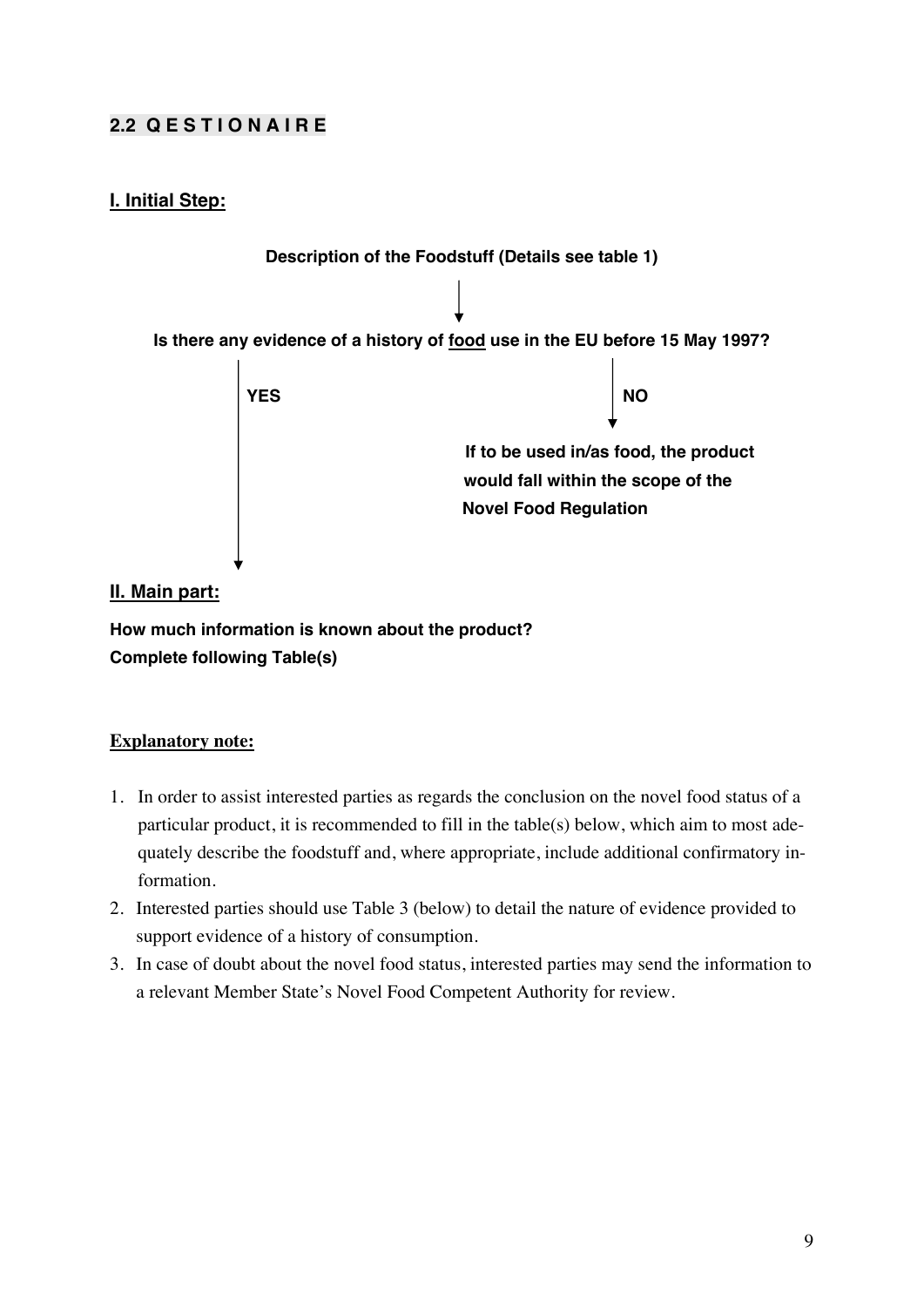### **I. Initial step**

### **Table 1 Description of food or food ingredient:**

| (1) Composition of the food or food ingredient |                                                                                                                         |  |  |  |  |
|------------------------------------------------|-------------------------------------------------------------------------------------------------------------------------|--|--|--|--|
|                                                | In addition:                                                                                                            |  |  |  |  |
|                                                | (2) For organisms (plants, micro-organisms, fungi, algae, animals etc.) and ingredients produced from organisms:        |  |  |  |  |
| (a)                                            | Taxonomic name of the organism (full Latin name with author name), and other names, synonyms etc, where applicable      |  |  |  |  |
| (b)                                            | Specification of which part of the organism the History of food consumption refers to                                   |  |  |  |  |
| (c)                                            | The form and/or concentration of the product (fluid, extract etc.), and                                                 |  |  |  |  |
| (d)                                            | If ingredient in a food supplement, possible indication of the quantity/amount                                          |  |  |  |  |
|                                                |                                                                                                                         |  |  |  |  |
|                                                | (3) For chemical substances:                                                                                            |  |  |  |  |
| (a)                                            | CAS name according to IUPAC, also other product names (e. g. trade name, common name), where applicable, and specifica- |  |  |  |  |
|                                                | tion about purity                                                                                                       |  |  |  |  |
| (b)                                            | Description/specification of production process, and                                                                    |  |  |  |  |
| (c)                                            | If ingredient in a food supplement, possible indication of the quantity/amount                                          |  |  |  |  |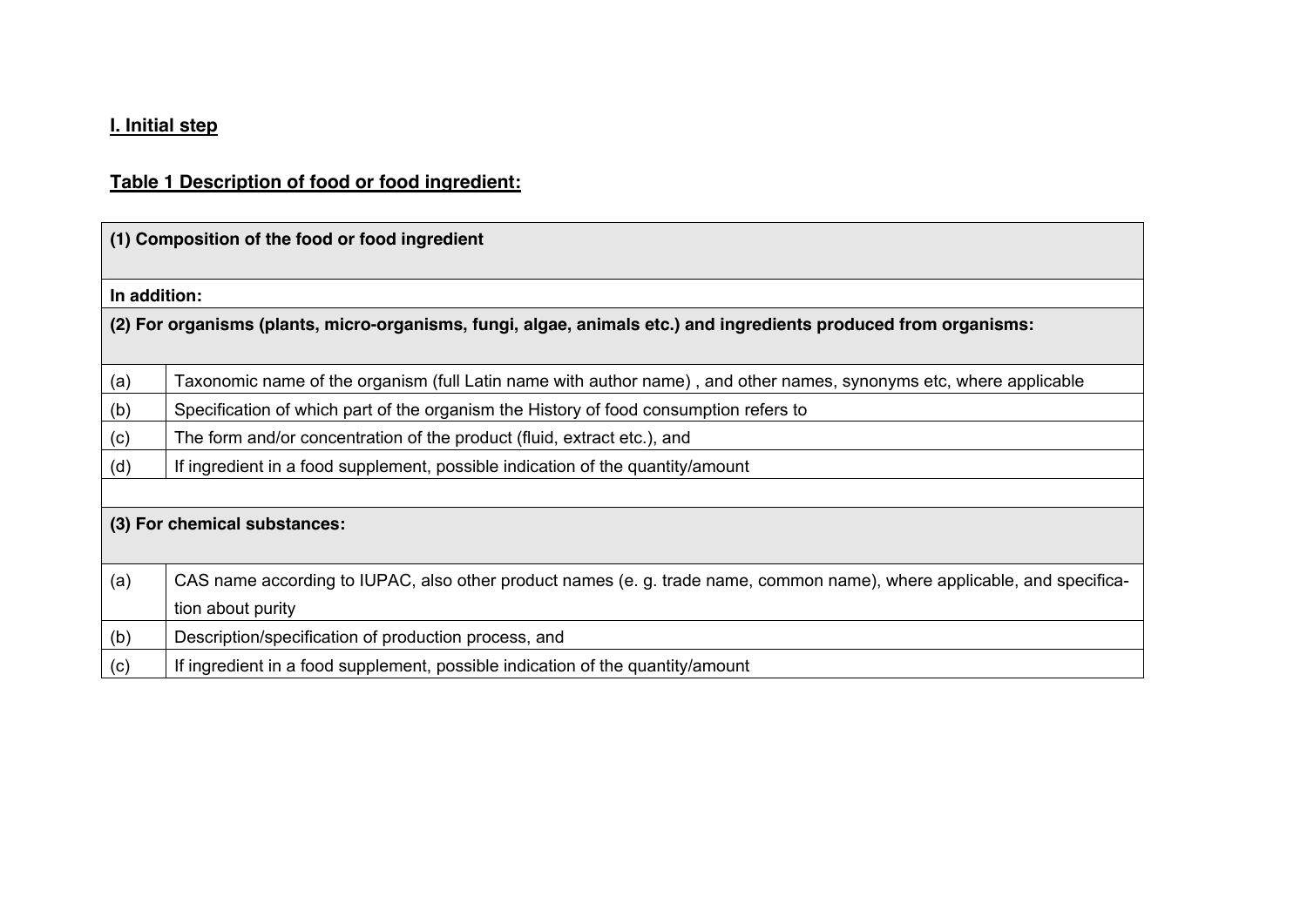#### **II. Main part**

### **Table 2 Information for the determination whether a product requires authorisation under the Novel Food Regulation**

|              | It was consumed by a large number of people as a<br>food or food ingredient throughout in the EU prior to<br>15 May 1997                                     | $\Box$ yes<br>$\Box$ no             |           |                      |
|--------------|--------------------------------------------------------------------------------------------------------------------------------------------------------------|-------------------------------------|-----------|----------------------|
|              | [Example a kiwi fruit]<br>not relevant: uses exclusively e.g. as food additive,<br>flavouring, other than as food uses like medicinal<br>products, cosmetics | $\Box$ information<br>not available |           |                      |
|              | <b>Supplementary Information</b>                                                                                                                             |                                     | Evidence? | <b>Brief Summary</b> |
| A            | It was consumed as a normal part of the diet.                                                                                                                |                                     |           |                      |
| B            | It was placed on the EU market and was available<br>for purchase by consumers (e.g. not only in pharma-<br>cies, healthshops or specific restaurants).       |                                     |           |                      |
| $\mathsf{C}$ | It has been consumed for a long period of time.                                                                                                              |                                     |           |                      |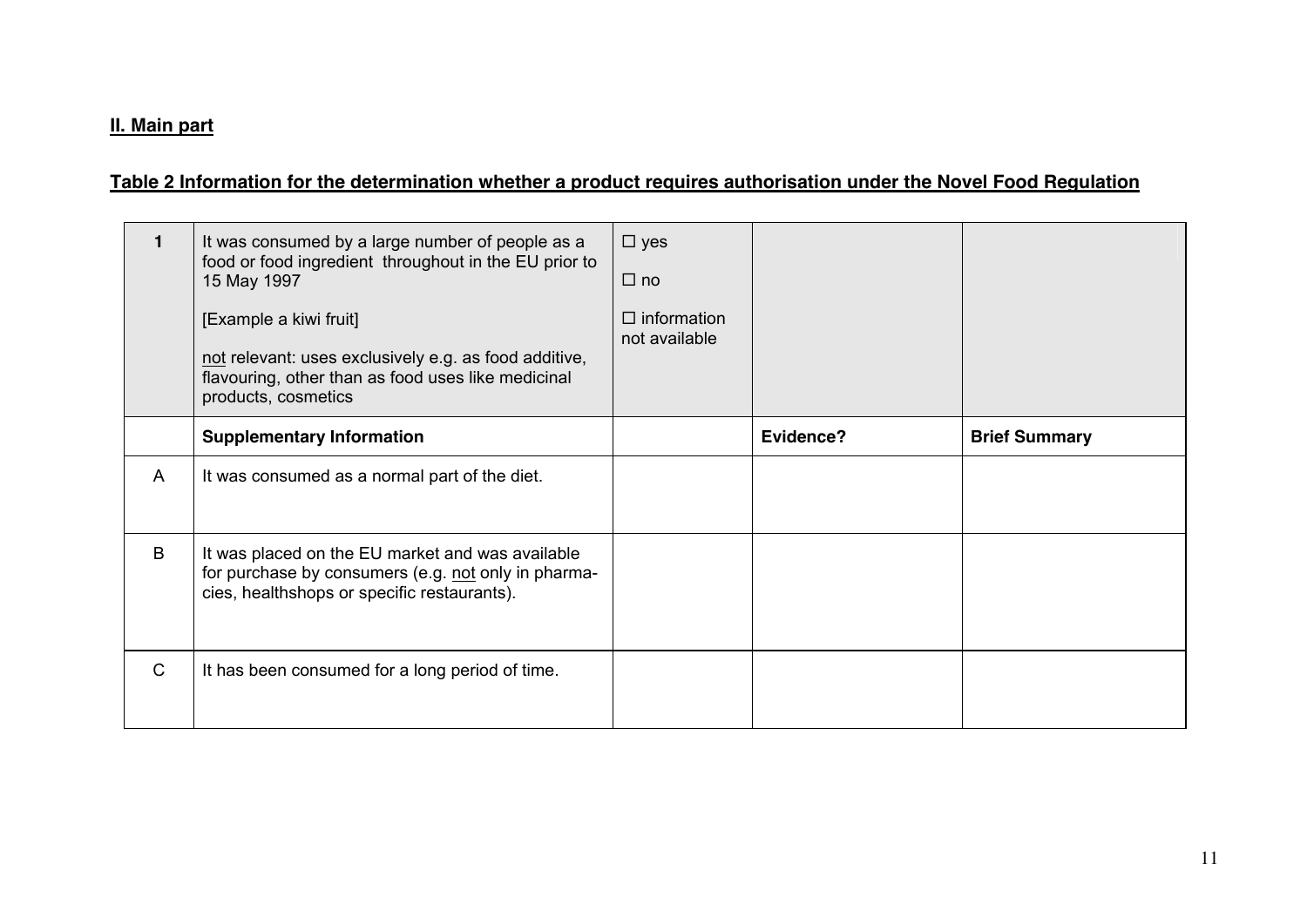| D | It has been consumed in quantities typical for similar<br>products of the specific food category. |  |  |
|---|---------------------------------------------------------------------------------------------------|--|--|
|   |                                                                                                   |  |  |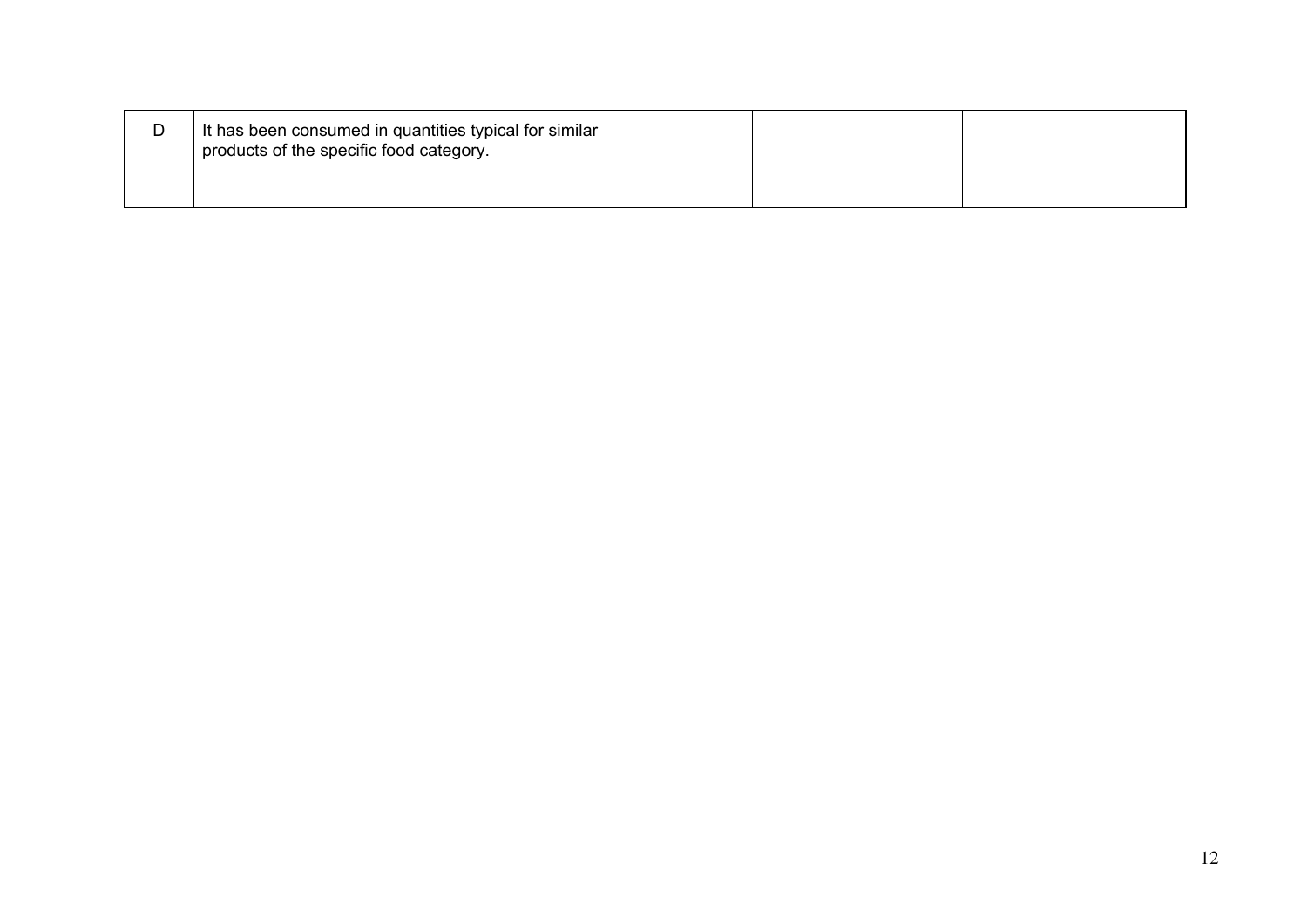| $2^{\circ}$  | It was consumed by a large number of people as a<br>food or food ingredient in one Member State prior to<br>15 May 1997<br>[Example Frogs legs]<br>not relevant: uses exclusively e.g. as food additive,<br>flavouring, other than food uses like medicinal prod-<br>ucts, cosmetics | $\square$ yes<br>$\Box$ no<br>$\Box$ information<br>not available |                  |                      |
|--------------|--------------------------------------------------------------------------------------------------------------------------------------------------------------------------------------------------------------------------------------------------------------------------------------|-------------------------------------------------------------------|------------------|----------------------|
|              | <b>Supplementary Information</b>                                                                                                                                                                                                                                                     |                                                                   | <b>Evidence?</b> | <b>Brief Summary</b> |
| A            | It was consumed as a normal part of the diet.                                                                                                                                                                                                                                        |                                                                   |                  |                      |
| B            | It was placed on the EU market and was available<br>for purchase by consumers (e.g. not only in pharma-<br>cies, healthshops or specific restaurants)                                                                                                                                |                                                                   |                  |                      |
| $\mathsf{C}$ | It has been consumed for a long period of time.                                                                                                                                                                                                                                      |                                                                   |                  |                      |
| D            | It has been consumed in quantities typical for similar<br>products of the specific food category.                                                                                                                                                                                    |                                                                   |                  |                      |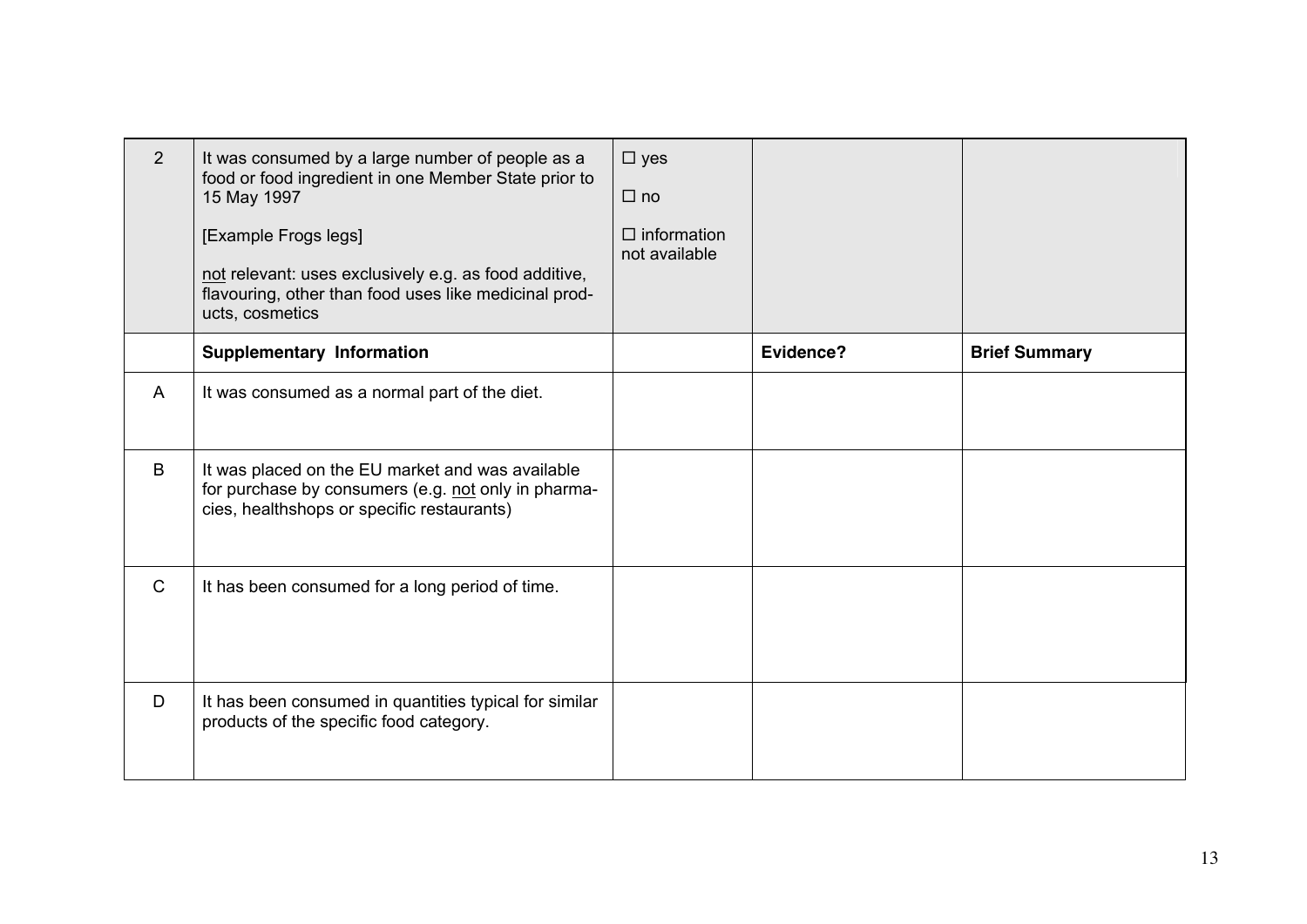| $\mathbf{3}$ | It was consumed only regionally/on a small local<br>scale.<br>[Example a regional seaweed - e.g. Laver Bread in<br>South Wales]                  | $\square$ yes<br>$\Box$ no<br>$\Box$ information<br>not available |           |                      |
|--------------|--------------------------------------------------------------------------------------------------------------------------------------------------|-------------------------------------------------------------------|-----------|----------------------|
|              | <b>Supplementary Information</b>                                                                                                                 |                                                                   | Evidence? | <b>Brief Summary</b> |
| $\mathsf{A}$ | It was consumed as a normal part of the diet.                                                                                                    |                                                                   |           |                      |
| B            | It was placed on the EU market and available for<br>purchase by consumers (e.g. not only in pharmacies,<br>healthshops or specific restaurants). |                                                                   |           |                      |
| $\mathsf{C}$ | It has been consumed for a long period of time.                                                                                                  |                                                                   |           |                      |
| D            | It has been consumed in quantities typical for similar<br>products of the specific food category.                                                |                                                                   |           |                      |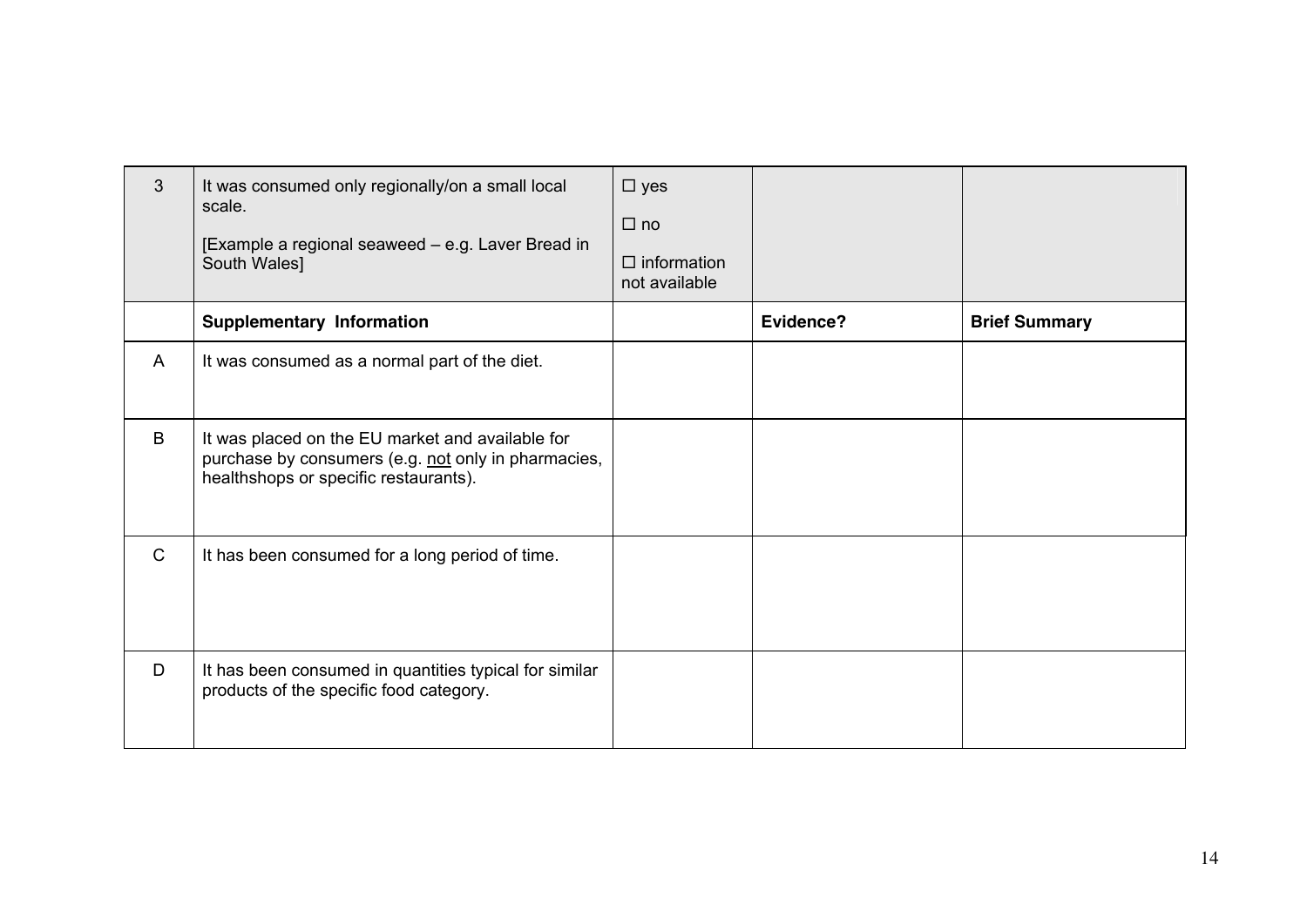| $\overline{4}$ | It was used in the private domain only.                      | $\square$ yes                       |           |                      |
|----------------|--------------------------------------------------------------|-------------------------------------|-----------|----------------------|
|                | [Example a supplement from a third country]                  | $\Box$ no                           |           |                      |
|                |                                                              | $\Box$ information<br>not available |           |                      |
|                | <b>Supplementary Information</b>                             |                                     | Evidence? | <b>Brief Summary</b> |
| A              | Imported for personal consumption.                           |                                     |           |                      |
|                | (If yes: Not relevant)                                       |                                     |           |                      |
|                |                                                              |                                     |           |                      |
| B              | There was a similar food product on the market in the<br>EU. |                                     |           |                      |
|                | (If yes: Information Table 1 or 2).                          |                                     |           |                      |
|                |                                                              |                                     |           |                      |
| $\mathsf{C}$   | It was harvested from the wild.                              |                                     |           |                      |
|                |                                                              |                                     |           |                      |
|                |                                                              |                                     |           |                      |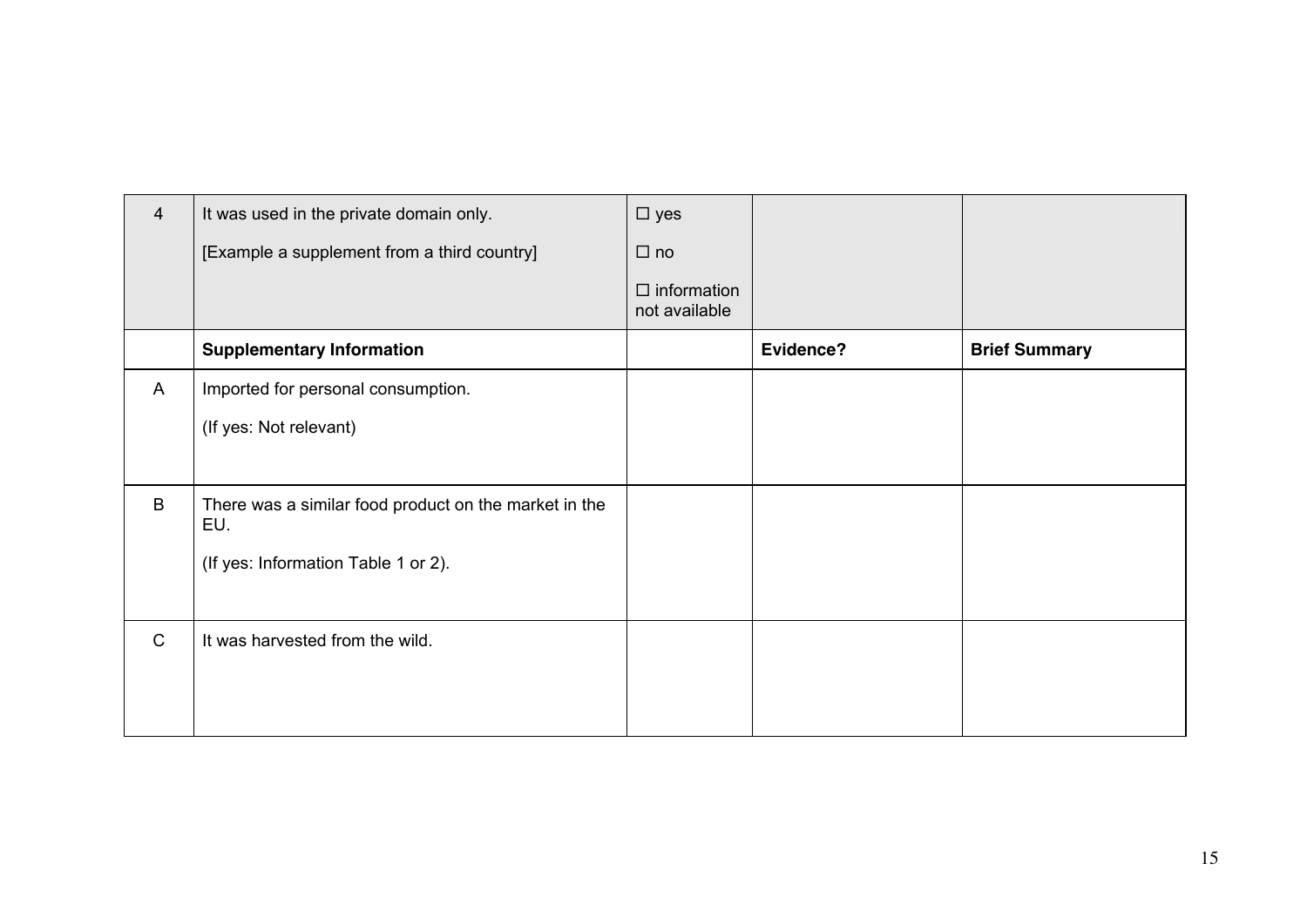| $5\overline{)}$ | Was it available as an ingredient designed for a spe-<br>cific target population?<br>(Example a Food for Special Medical Purpose)                | $\square$ yes<br>$\Box$ no<br>$\Box$ information<br>not available |           |                      |
|-----------------|--------------------------------------------------------------------------------------------------------------------------------------------------|-------------------------------------------------------------------|-----------|----------------------|
|                 | <b>Supplementary Information</b>                                                                                                                 |                                                                   | Evidence? | <b>Brief Summary</b> |
| A               | Target population group.                                                                                                                         |                                                                   |           |                      |
| B               | It was placed on the EU-market/was widely available<br>for purchase by consumers suitable for use.                                               |                                                                   |           |                      |
| $\mathsf{C}$    | It's use was restricted to individuals with an underlying<br>medical condition.                                                                  |                                                                   |           |                      |
| D               | It was used in food supplements only.<br>(If yes: Only relevant for use in food supplements. Au-<br>thorisation for use in other foods required) |                                                                   |           |                      |